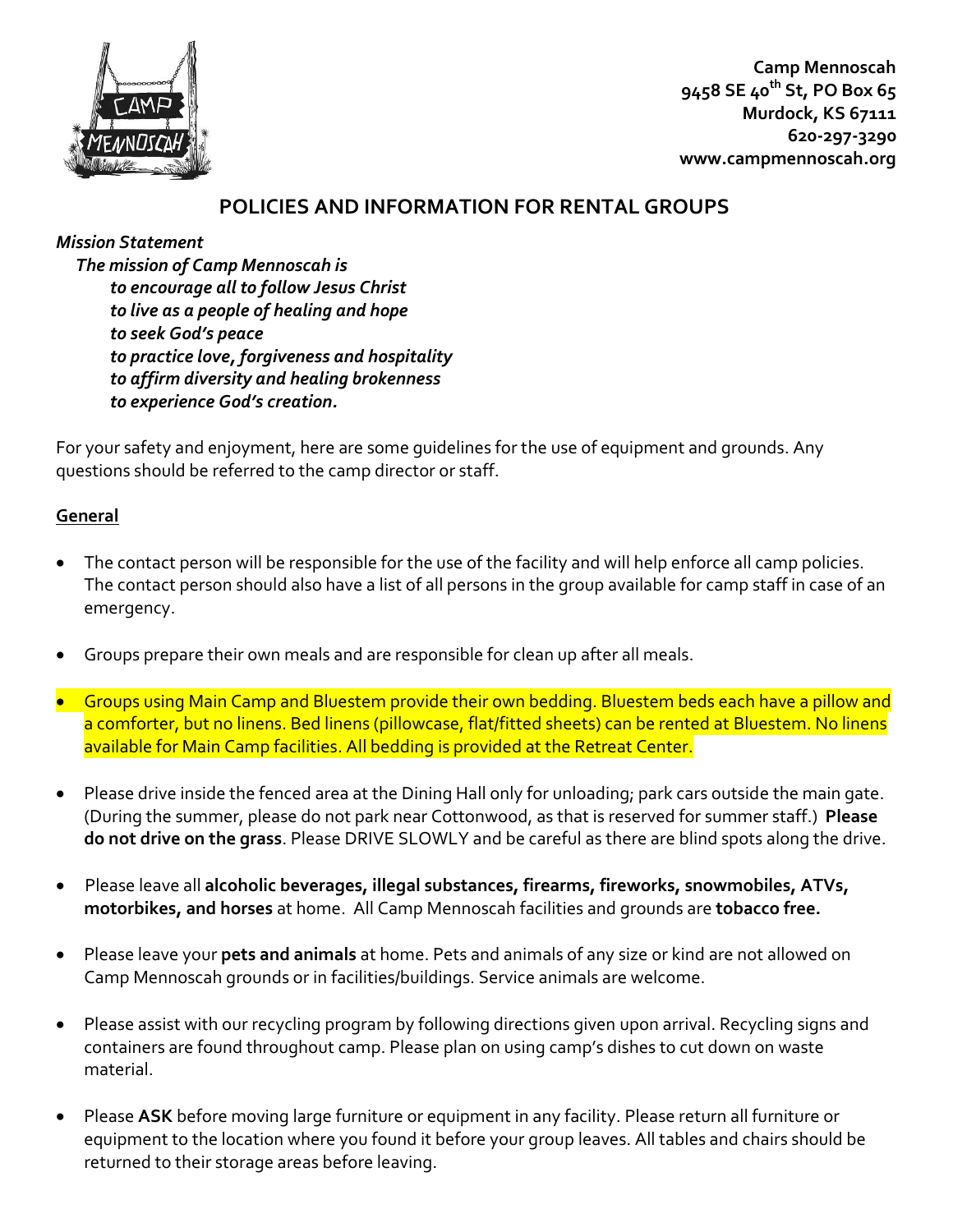- Help keep prices down by following clean-up procedures given during your stay. Clean-up procedures are also posted in each building. We suggest assigning an individual person to help supervise clean-up. Camp Mennoscah staff will be available to answer questions. Camp must be left in a condition ready for the next group. Please report broken or depleted supplies to camp staff.
- A TV/DVD, LCD projector, and PA system are available for a minimal, additional charge. (Not available at Bluestem.)
- If mechanical problems are encountered with camp equipment, please notify the camp host immediately. It can be dangerous to try to fix them yourself, and we ask that you **DO NOT** attempt it without first asking. (If you do so, you may be billed for any expenses the camp might incur.)
- Since more than one group may be using camp facilities, please respect others' need for rest by keeping noise to a minimum after 11pm. Thanks!
- **Please allow time** at the beginning of your group's first meal or gathering time for a welcome from staff and, if staying at Main Camp, instructions on dishwashing procedures.
- Please let us know if the staff and their families will be invited to eat meals with your group.

#### **Use of the Grounds**

- Wildlife and plants are a part of camp. Do not disturb, catch, take home, tease, or destroy wildlife. **Please NO PICKING OF WILDFLOWERS, NO CUTTING OF TREES**, and **NO HUNTING**. Observe all state fish and game regulations. Hand fishing is prohibited.
- Please be respectful of the number of fish you catch and keep. Others will fish after you and would also like the excitement of catching fish. There are a limited number of fishing holes at camp and a limited number of fish in those holes.
- Canoes are available when the dam is in place (usually mid-April to mid-October). You are responsible for your group's water safety. Observe regulations posted at the canoe landing. Lifejackets are to be worn at all times while canoeing. Paddles are available near the canoes (two per canoe), but we ask that an adult from your group be responsible for them. **(Groups or individuals will be charged replacement costs of \$20 for a broken or lost paddle.)**
- **Adult supervision required** for all children (16 or younger) when engaged in water activities, at the river, or on the play structure (the "whale").
- When there is more than one group at camp, please be aware of how your activities and noise level may affect other groups. All

#### **Outdoor Activities Available**

Disc Golf Course Basketball Volleyball Horseshoes Frisbee **Carpetball** Whale (play structure)\* Hiking Trails Golf ball toss Gowling Kickball **Softball** Canoeing\*\* Swimming\*\*+ Fishing\* River play\*\* Amphitheatre with campfire\*\* Challenge Course\*\*+ Kettle-made Popcorn\*\*+

#### **Indoor Activities Include**

Foosball Ping pong Table games

\*Requires adult supervision for children 16 years or younger \*\* Seasonal +Available at additional charge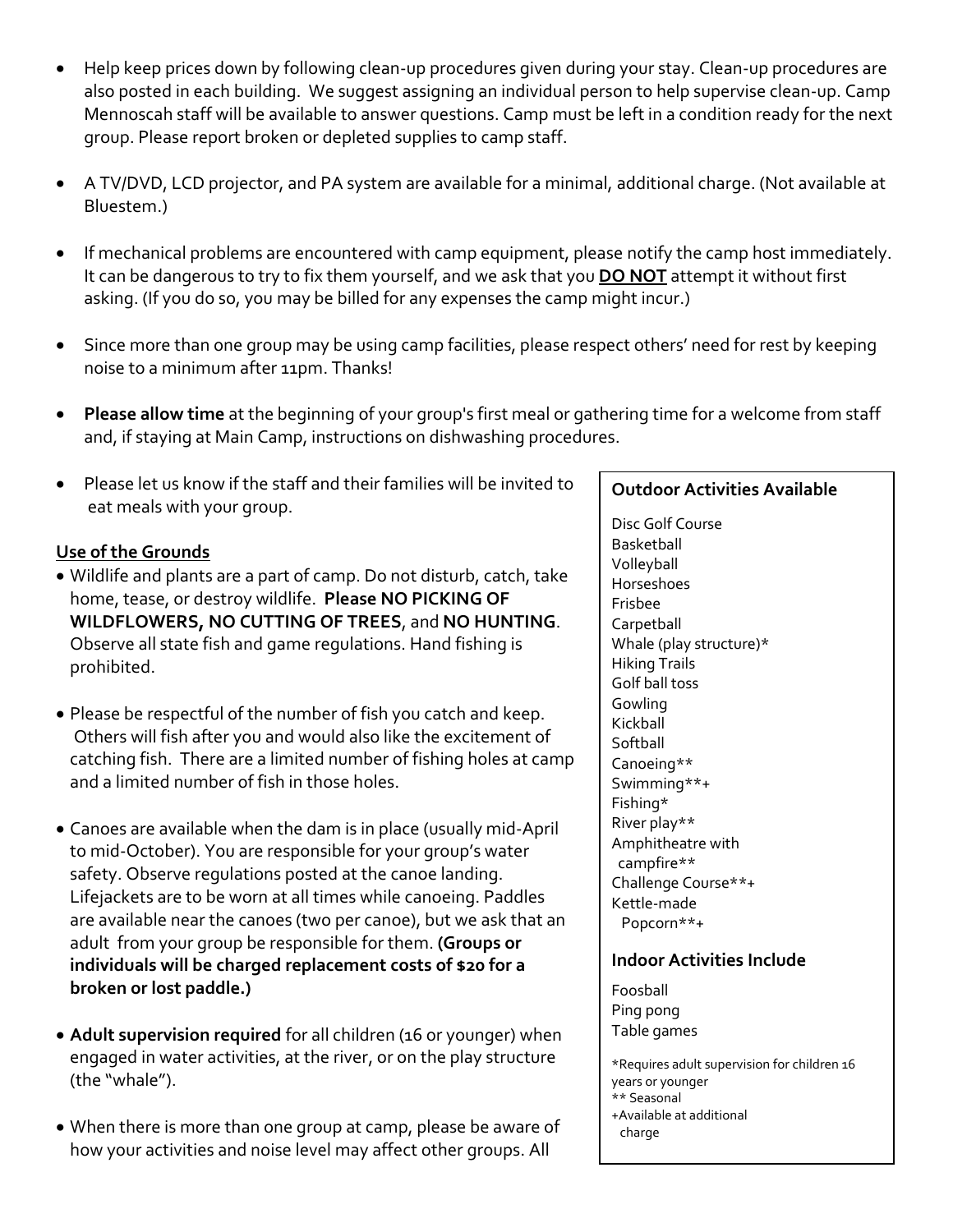activity areas are shared unless reservations have been made. Shared areas include: sports fields, the river, canoes, playground, campfire amphitheater.

- Please make sure any sports or activity equipment is returned to the sports shed by the softball diamond before you leave. Any broken equipment should be reported immediately to camp staff. Damages beyond normal wear is the financial responsibility of your group.
- The pavilion by the Retreat Center is reserved for groups using the Retreat Center.
- The camp bell is reserved for groups using Main Camp.
- The swimming pool is typically available for use from Memorial Day to Labor Day (confirm actual dates with camp staff). Groups using the swimming pool are required to provide their own lifeguards. It is recommended for the size of the pool that two lifequards be on duty to supervise pool safety. Camp Mennoscah may be able to provide a lifeguard or lifeguards for groups with prior arrangements at an additional cost. Lifeguards **may not** take part in pool activities. Pool regulations are to be strictly enforced, including those regarding showers before entering the pool. Clean bathing suits are required in the swimming pool, and **may not** be the same ones used for river play. Closed-toe shoes are recommended for river play. Wet clothes, from either the pool or river, may not be worn in the dining hall.
- . If Camp Mennoscah is providing a lifeguard(s), we ask that swim times end by 10pm. All swim times must end no later than 11pm, regardless of whether Camp Mennoscah provides the lifeguard or not.

We ask that staff-led activities, including popcorn, end by 10pm.

- Chairs for outdoor use are stored on the west porch of the dining hall. Do not take chairs out of the dining hall to the shelter. Please do not mix outdoor chairs with the ones found in the dining hall.
- **Please NO NEW FIRE SITES!** Campfires are permitted only in designated campfire rings. Extinguish all fires before you leave. Place trash and recyclables into designated barrels in the camping areas. No fireworks are allowed.

#### **Sleeping Quarters**

- At least one adult must stay in each room/cabin to supervise children and youth who stay there.
- Food and beverages are not permitted in the cabins or bunk houses as they attract rodents, bugs and other unwanted guests.
- We ask that there be no overnight lodging in the Buffalo Room located in the dining hall building.

#### **Kitchen and Dining Hall at Main Camp**

 To assist in environmental conservation, we ask groups to either bring their own **reusable** dishes or to use our dishes and wash them. We have table service for about 200 people, and will be glad to run the dishwasher for your group, if numbers are more than 30. We will not wash your personal dishes for fear of damage. (If the dishwasher is used, please provide **2-3 volunteers from your group to help with dishes** at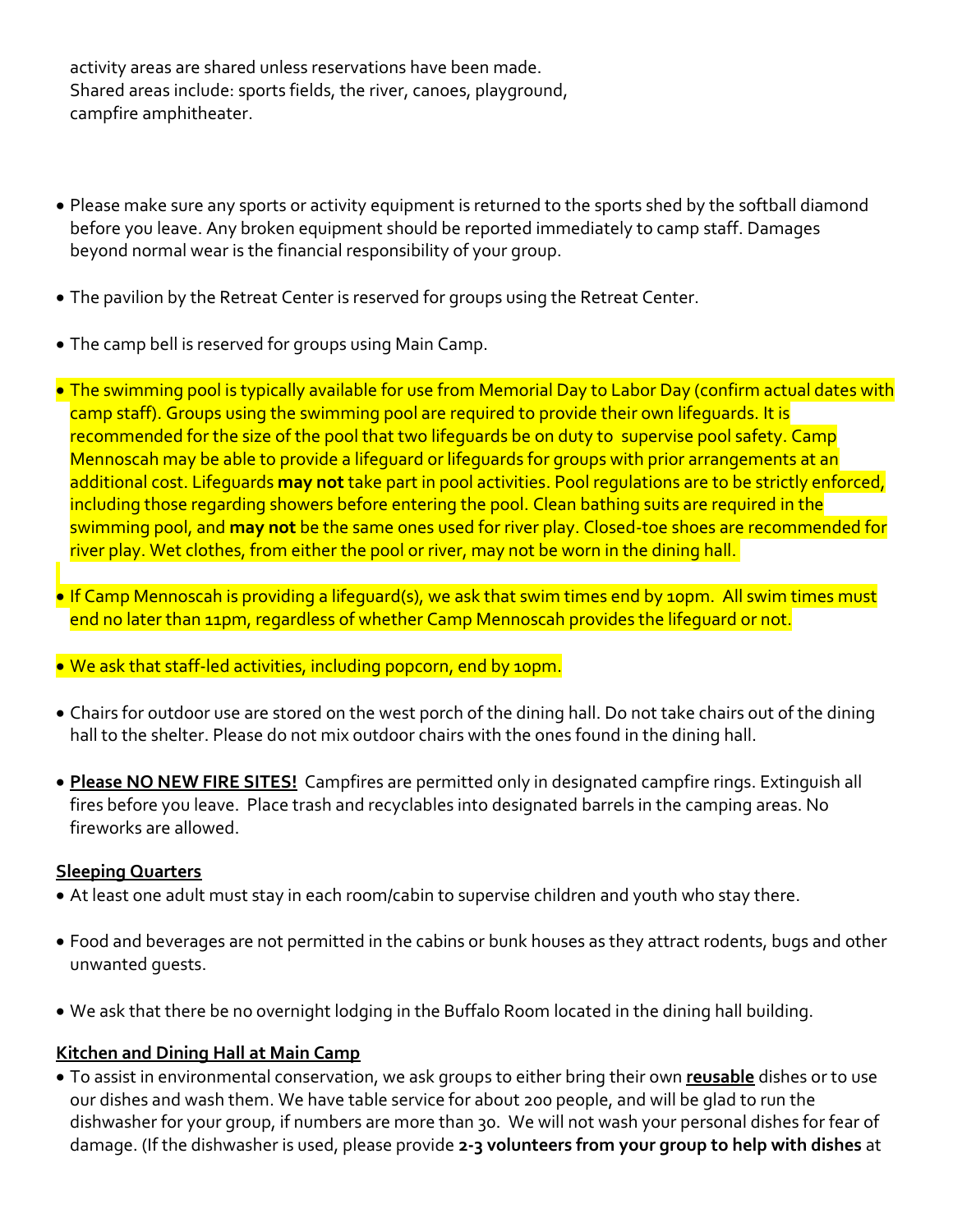each mealtime.) Hand washing of dishes is a great time for socializing and fun - take advantage of it!

 Groups in the Retreat Center are responsible for their own dishes. Please use reusable dishes or camp table service.

#### **PLEASE - NO GRAFFITI WRITING!**

#### **Responsibility Policy**

Camp Mennoscah Association, owner of Camp Mennoscah, is not responsible for personal injury or illness or loss of or damage to any property which rental groups or individuals may sustain in connection with their use of the facilities of Camp Mennoscah. By entering into an agreement to use the facility, a group agrees to indemnify, defend and hold harmless the Association and its agents from and against any loss, liability, or damage related to any such personal injury or illness or loss of or damage to personal property. Camp Mennoscah Association does not provide accident or sickness insurance for rental groups. It is your responsibility to provide this for your group.

#### **A Final Word**

As you approach and leave camp, the road past the Bluestem house is very dusty. Please instruct your group to be courteous and observe posted speed limits of **20 mph** into and out of camp. Thank you very much for helping us out!

**Enjoy your stay at Camp Mennoscah and come again soon!**

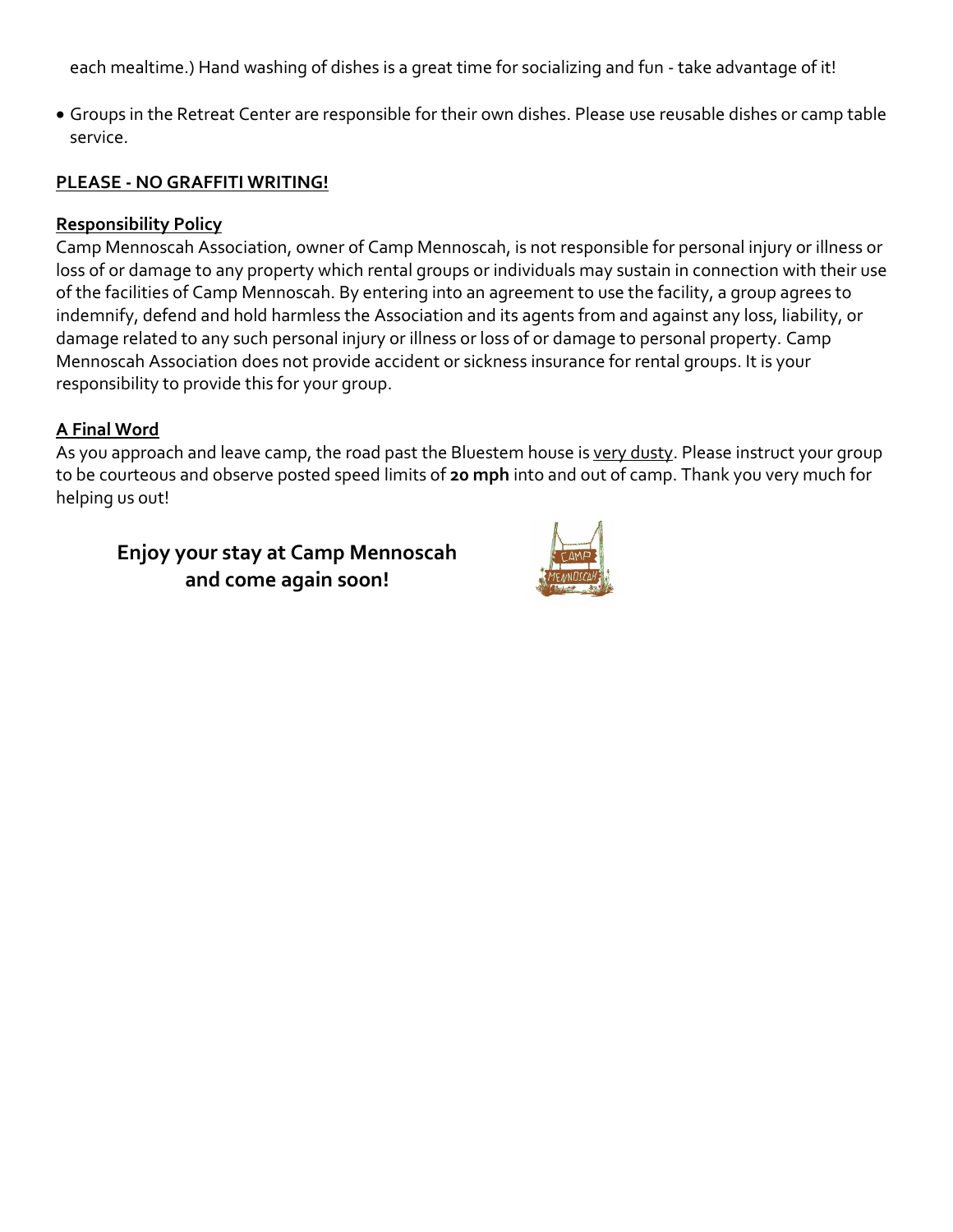## **Retreat Center Layout**



#### **Retreat Center**

The Retreat Center has 17 bedrooms equipped with individual temperature controls for heating and air. Most rooms consist of two single beds with a shared bathroom and shower. There is a fully equipped kitchen with small appliances (table setting for 50), dining room, and a meeting/multi-purpose room which also serves as a storm shelter. Groups provide and prepare their own meals. Beds have pillows, a comforter and bed linens (pillowcase, flat/flitted sheets). Please bring your own towels and personal toiletries. Kitchen towels, dish cloths, and hot pads are provided.

> $*T =$  twin beds B = bunk beds Q = queen bed F = full bed  $=$  = semi-private bath **\*\*We do our best to keep these floor plans updated, but the number and type of beds in each room may change. Please contact us to confirm, if needed.\*\***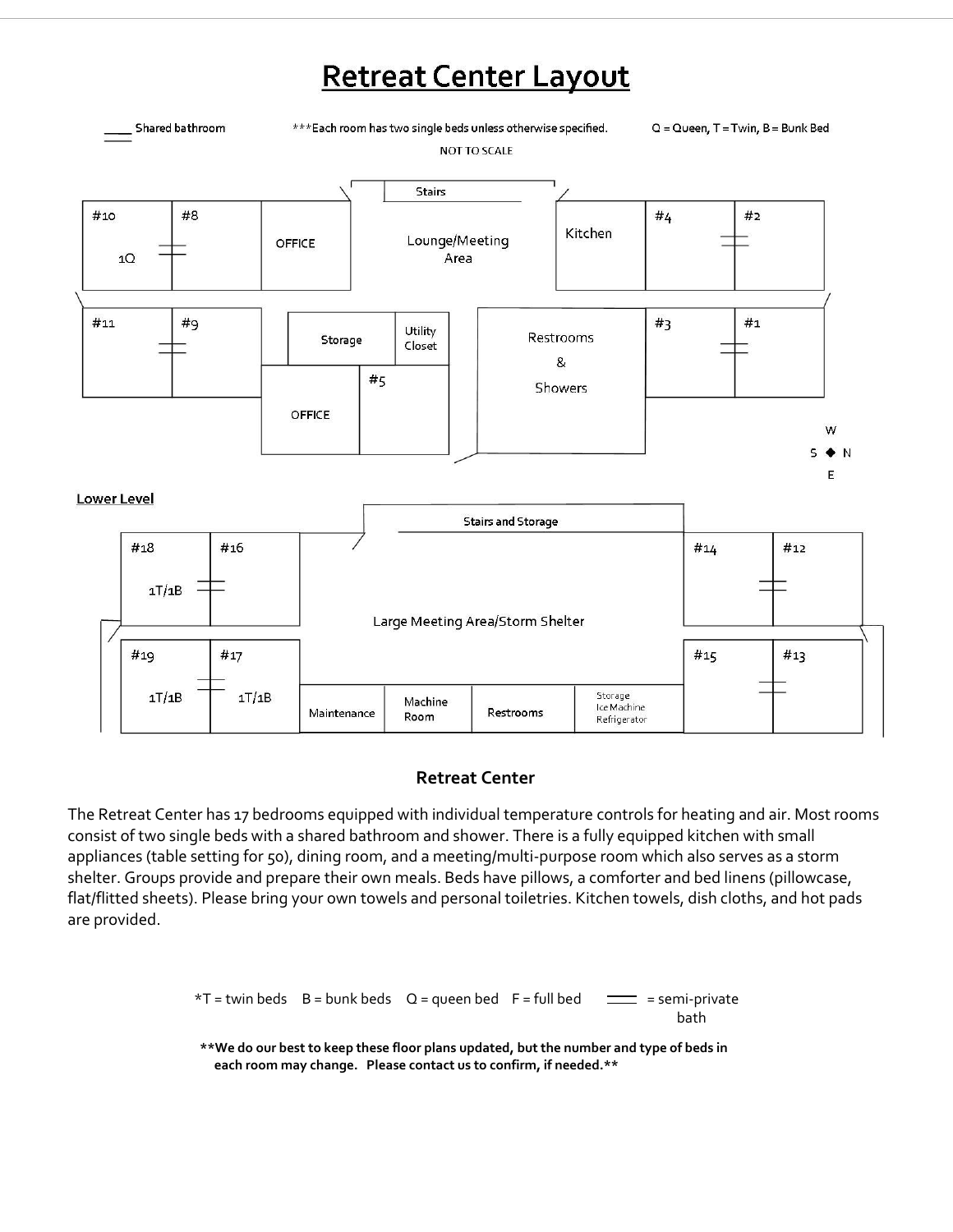## **Sunflower Room Layout\***



\*NOT TO SCALE

The Sunflower building is centrally heated and cooled. There are a total of 34 beds. Women's and men's bathroom facilities are shared with all who stay in this building.

 $*T =$  twin beds  $B =$  bunk beds  $F =$  full bed

**\*\*We do our best to keep these floor plans updated, but the number and type of beds in each room may change. Please contact us to confirm, if needed.\*\***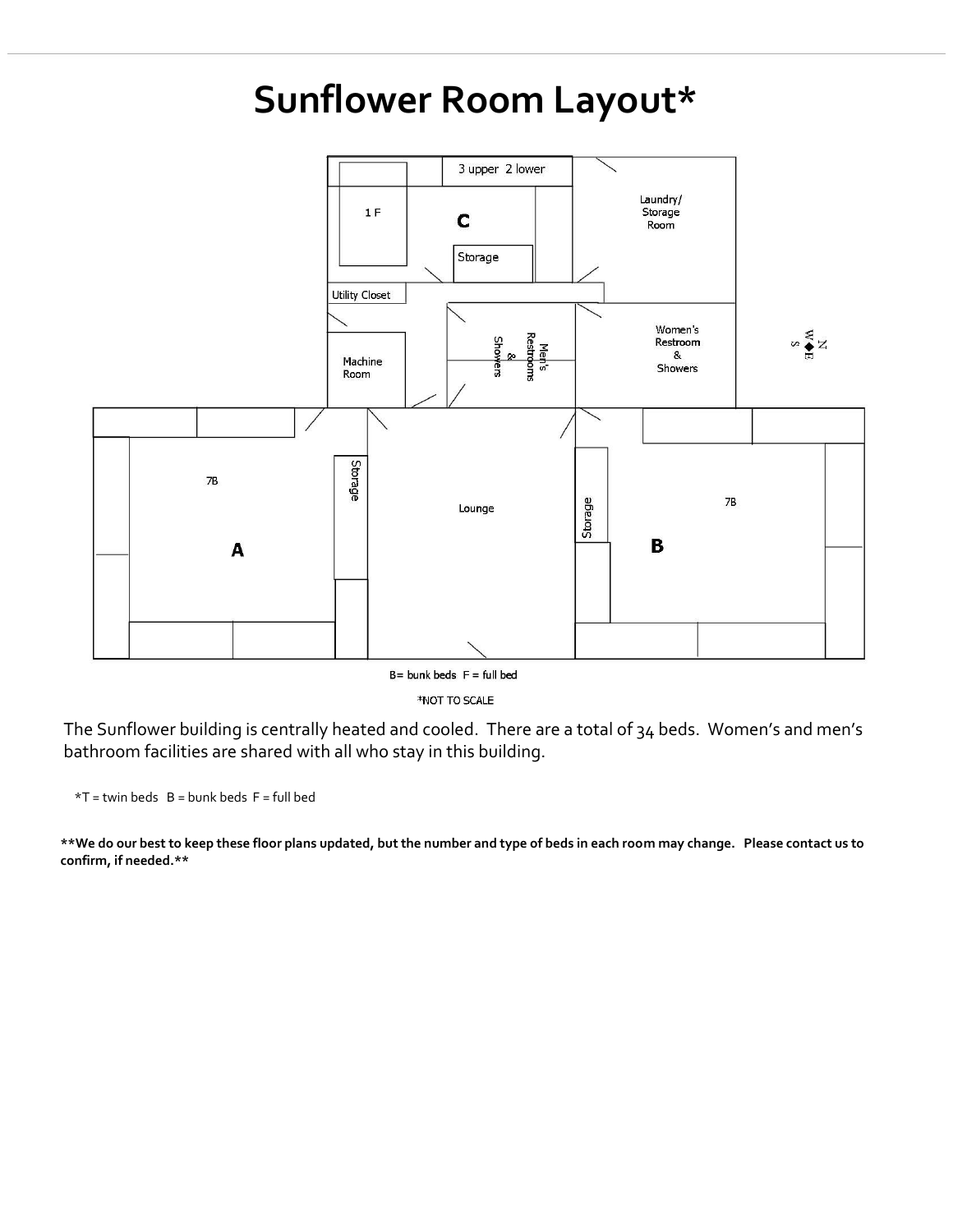# **Cottonwood Room Layout\***

The Cottonwood building has 17 beds and is centrally heated and cooled. Women's and men's bathroom facilities are shared with all who stay in this building.



 $*T =$  twin beds  $B =$  bunk beds  $F =$  full bed

**<sup>\*\*</sup>We do our best to keep these floor plans updated, but the number and type of beds in each room may change. Please contact us to confirm, if needed.\*\***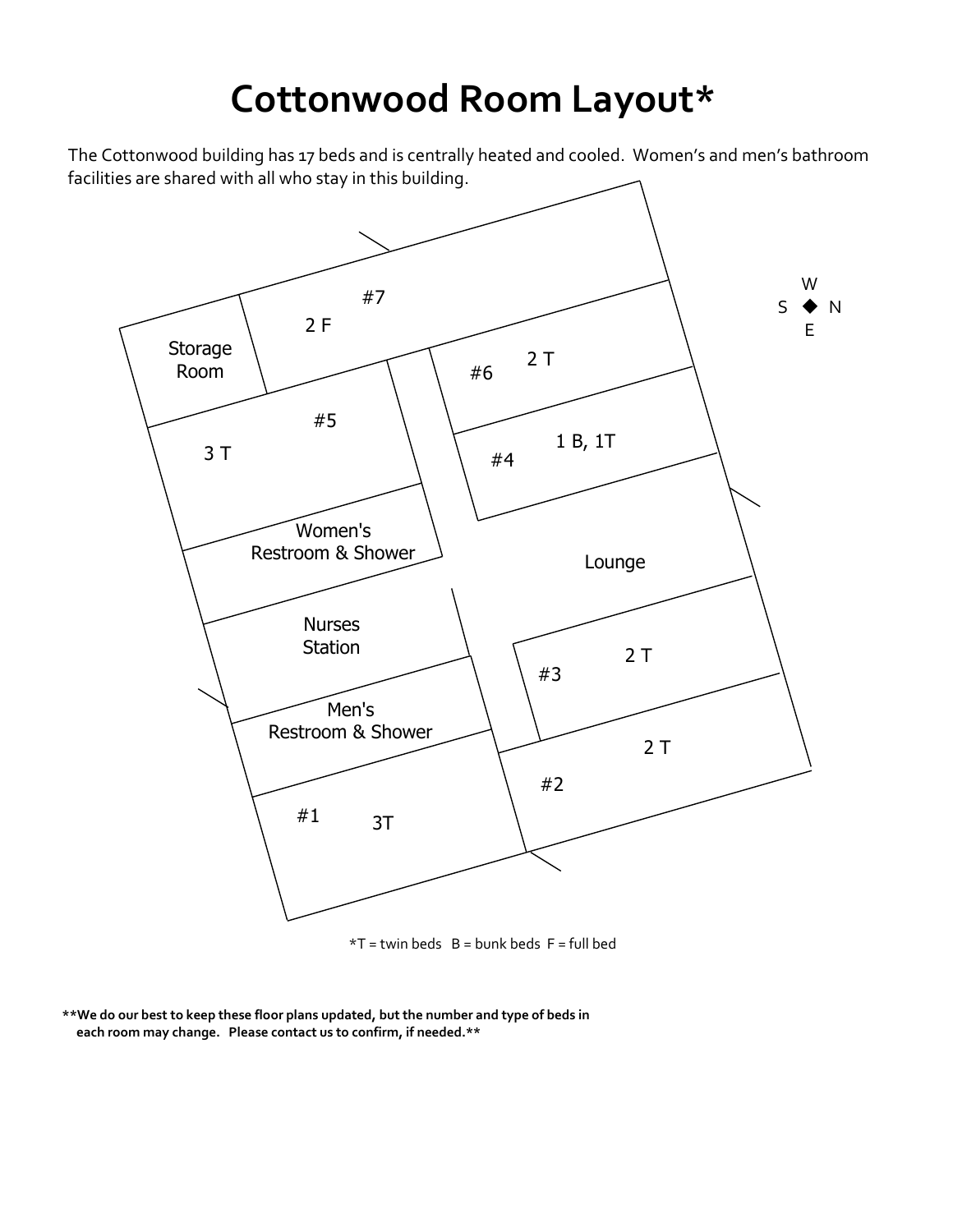### **Bluestem**

The Bluestem house is located on the township road before you reach the main camp driveway. The house is centrally heated and cooled. Both levels of Bluestem require guests to climb at least a few stairs.

There are three bedrooms on the main floor. Each room has a double bed; one room has two double beds. There are two full baths on the main floor. Also on the main floor are a living room and a large kitchen area that is fully equipped with refrigerator, stove, pots & pans, and table settings for 25. Please confirm any specific needs with camp staff.

The basement has two rooms with three bunk beds each and two full bathrooms. The basement is a gathering area with foosball & ping pong tables. All activity areas at Main Camp are shared with all other groups (playground, the river, sports fields, canoes, etc.). Groups are asked to be aware of when their activities may disrupt worship services or activities of others using the camp grounds. Tenting is available to the east of the house. RV hookups are not available. Maintenance and farmland areas are off limits to guests.

Groups provide their own bedding and prepare their own meals. Beds have pillows and a comforter. Please bring your own towels and personal toiletries. Bed linens (pillowcase, flat/flitted sheets) are available for rental. Kitchen towels, dish cloths, and hot pads are provided.

As with all Camp Mennoscah facilities, groups are expected to clean and leave Bluestem in a condition ready for the next group to use. Instructions for cleaning are posted.

\*\*Please note that some retreat supplies are not available for the Bluestem house. Some supplies not available include use of a PA system, the electric keyboard, and TV/DVD.



## Bluestem Room Layout\*